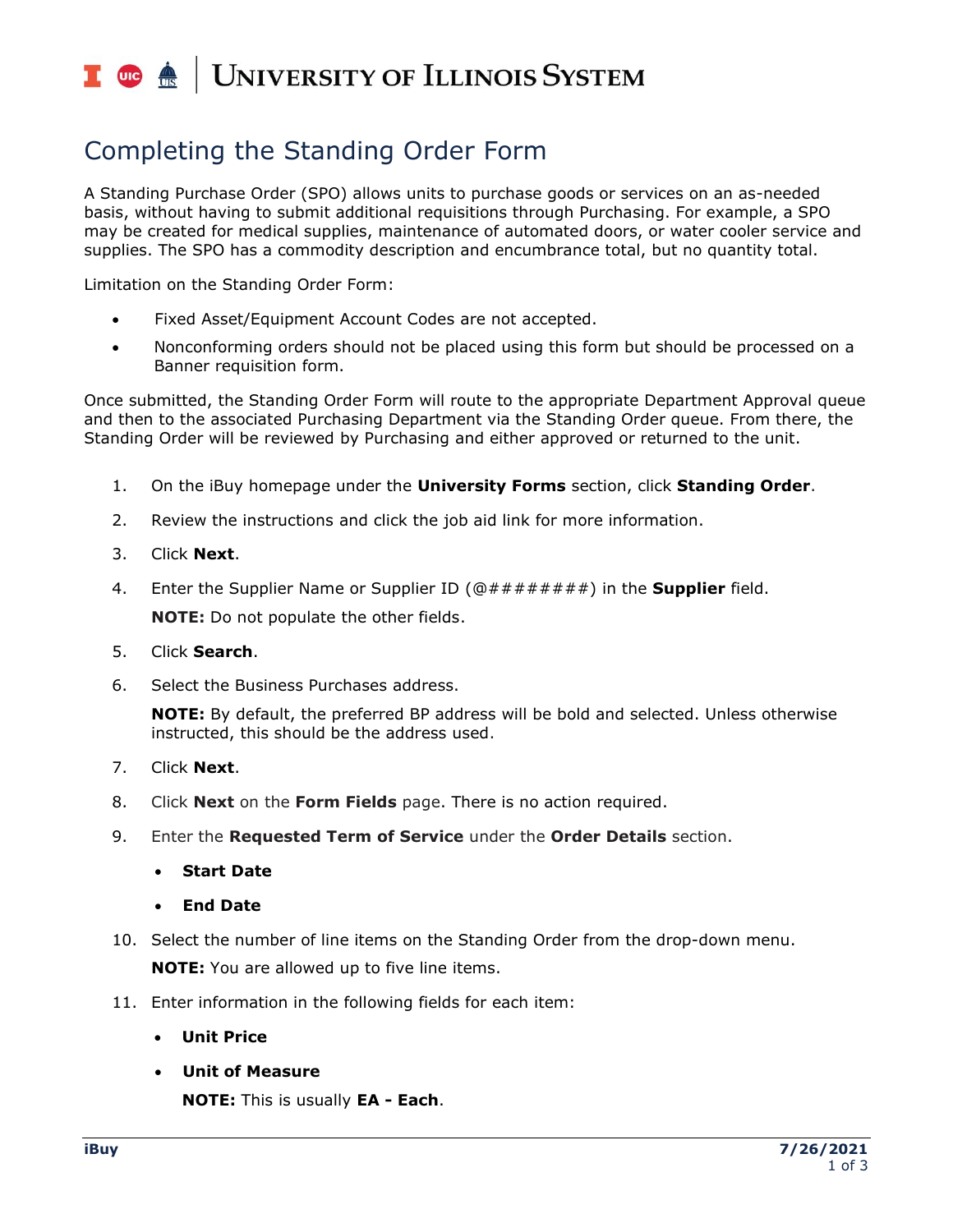#### **UNIVERSITY OF ILLINOIS SYSTEM** I die 4

- **Product Description**
- **Catalog No.**
- **Commodity Code**
	- o Click **Edit** next to the **Commodity Code** field.
	- $\circ$  Enter a partial commodity code (example: 640XX) or description (example: Bags).
	- o Click **Search**.
	- o Click **Select** for the appropriate Commodity Code.

**NOTE:** Entering accurate, detailed information on the Standing Order Form is imperative so the vendor's invoice can be reviewed and matched to the purchase order for payment purposes.

12. Answer the following question about the **Freight/Shipping Charges**: *Does this order contain Freight/Shipping Charges?*

**NOTE:** Adding freight costs to your order indicates that the University is responsible for payment of Freight/Shipping Charges. Even if the amount entered is an educated guess, it is important to populate this field. If Freight/Shipping Charges are not entered, it is assumed the Supplier invoice will not have freight charges, and the University will not be paying any freight costs. If there are multiple shipping fees, the Freight/Shipping Charges line should be a sum of all shipping costs for this order.

- If **No**, no additional information needed.
- If **Yes**, enter information in the **Unit Price** field.
- 13. Click **Next**.
- 14. Answer the following question about the **Purchase Information**: *Is your order \$10,000 or more?*
	- If **No**, no additional information needed.
		- $\circ$  If this purchase is based on a Bulletin posting (for RFP, IFB, Sole Source, Exemption, Cooperative) or Contract, please fill in the **Previous Purchase Order Number**, **Bulletin Number** and/or **iCS Contract Number** in the **Internal Notes and Attachments** section of the Requisition.
	- If **Yes**, answer the following question: *Were three quotes obtained from different competitive sources?*
		- o If **Yes**:
			- **Written, email, or faxed quotes should be attached to the requisition; detail verbal quotes in Internal Notes of the requisition with date, vendor contact, and quoted price; Internet searches should identify websites or links providing vendor and pricing.**
			- *Was at least one quote obtained from a diverse vendor?* **Yes** or **No**.
				- [Certified BEP Directory](https://cms.diversitycompliance.com/)